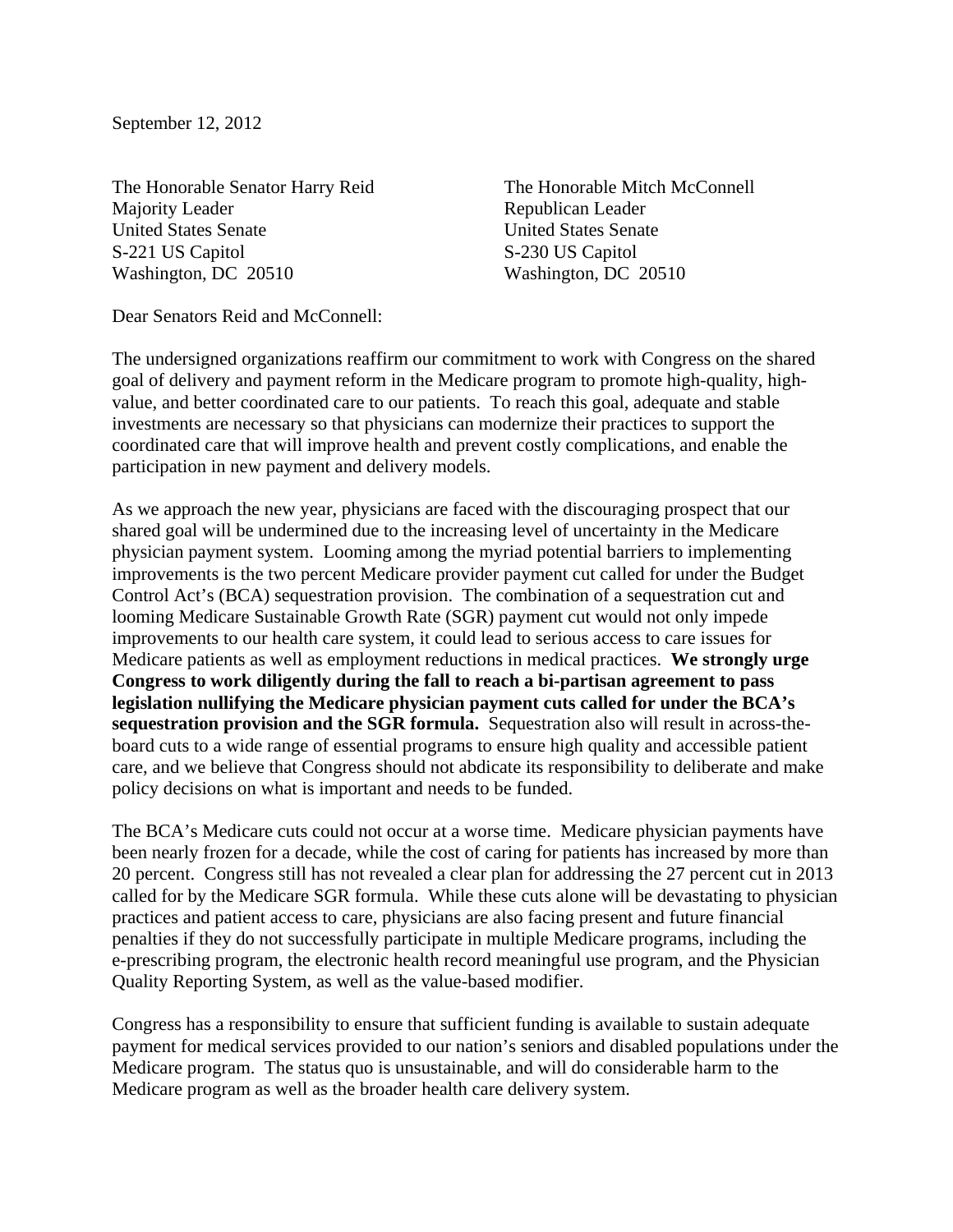We understand that our nation faces significant fiscal challenges; however, these cuts will undermine efforts to achieve broader, long-term reforms to the Medicare program.

Sincerely,

American Medical Association AMDA – Dedicated to Long Term Care Medicine American Academy of Allergy, Asthma and Immunology American Academy of Dermatology Association American Academy of Emergency Medicine American Academy of Facial Plastic and Reconstructive Surgery American Academy of Family Physicians American Academy of Home Care Physicians American Academy of Neurology American Academy of Ophthalmology American Academy of Otolaryngology—Head and Neck Surgery American Academy of Pain Medicine American Academy of Physical Medicine and Rehabilitation American Academy of Urgent Care Medicine American Association of Clinical Endocrinologists American Association of Neurological Surgeons American Association of Neuromuscular and Electrodiagnostic Medicine American Association of Orthopaedic Surgeons American College of Allergy, Asthma and Immunology American College of Cardiology American College of Emergency Physicians American College of Gastroenterology American College of Mohs Surgery American College of Occupational and Environmental Medicine American College of Osteopathic Family Physicians American College of Osteopathic Internists American College of Osteopathic Surgeons American College of Phlebology American College of Physicians American College of Radiation Oncology American College of Radiology American College of Rheumatology American College of Surgeons American Congress of Obstetricians and Gynecologists American Gastroenterological Association American Osteopathic Academy of Orthopedics American Osteopathic Association American Psychiatric Association American Society for Clinical Pathology American Society for Dermatologic Surgery Association American Society for Gastrointestinal Endoscopy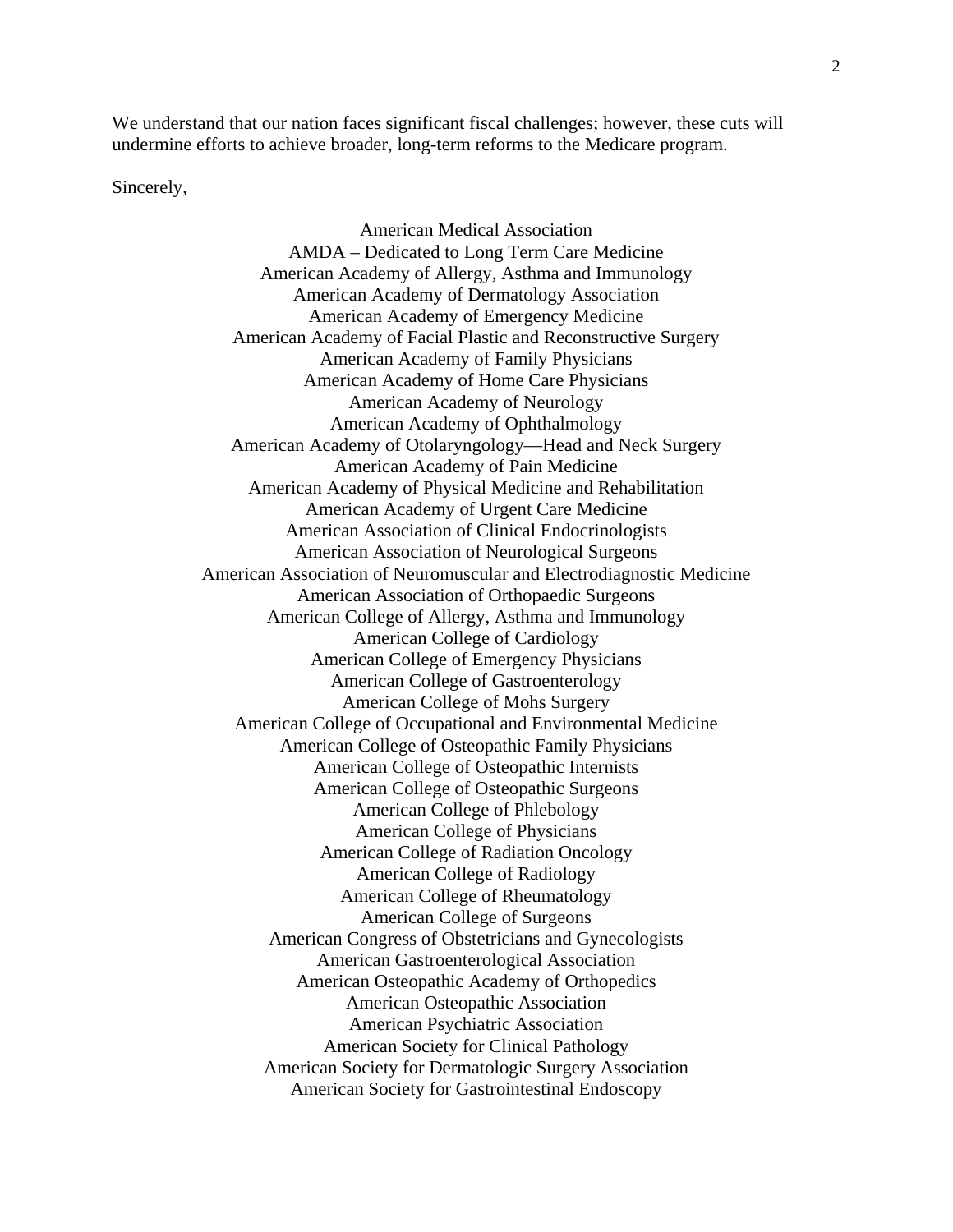American Society for Radiation Oncology American Society for Reproductive Medicine American Society of Anesthesiologists American Society of Cataract and Refractive Surgery American Society of Clinical Oncology American Society of General Surgeons American Society of Neuroradiology American Society of Nuclear Cardiology American Society of Plastic Surgeons American Society of Transplant Surgeons American Thoracic Society American Urogynecologic Society American Urological Association College of American Pathologists Congress of Neurological Surgeons Heart Rhythm Society Infectious Diseases Society of America International Spine Intervention Society Joint Council of Allergy, Asthma and Immunology Medical Group Management Association National Medical Association North American Spine Society Renal Physicians Association Society for Cardiovascular Angiography and Interventions Society for Vascular Surgery Society of Cardiovascular Computed Tomography Society of Critical Care Medicine Society of Gynecologic Oncology Society of Hospital Medicine Society of Interventional Radiology Society of Nuclear Medicine and Molecular Imaging The Endocrine Society The Society of Thoracic Surgeons

> Medical Association of the State of Alabama Alaska State Medical Association Arizona Medical Association Arkansas Medical Society California Medical Association Colorado Medical Society Connecticut State Medical Society Medical Society of Delaware Medical Society of the District of Columbia Florida Medical Association Inc Medical Association of Georgia Hawaii Medical Association